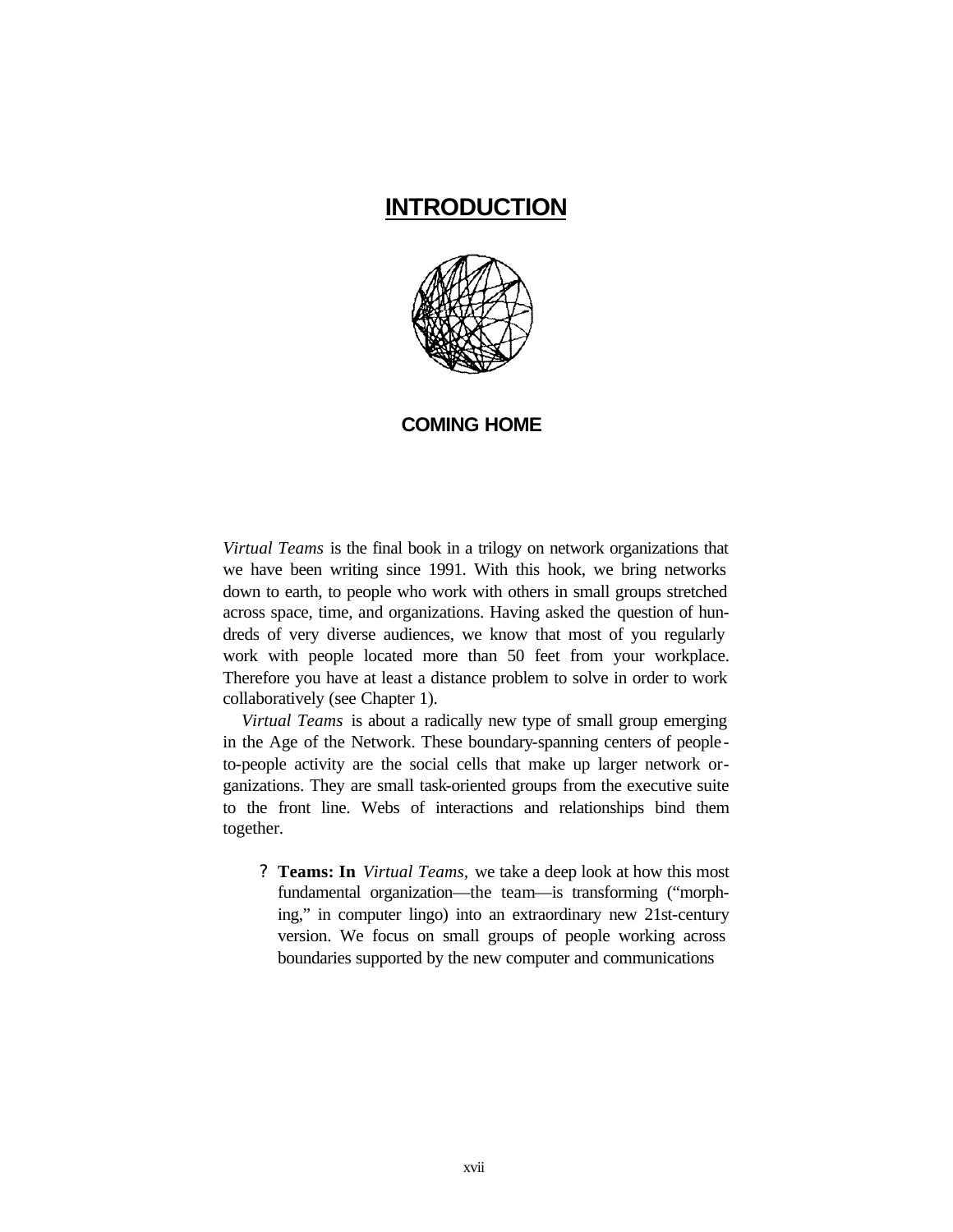technologies. Increasingly, this is the reality of everyday work life for many people.

- **? Teamnets:** In our 1993 book, *The TeamNet Factor,'* we center on the network as a form of organization. We show its variations at every size from small groups, to enterprises, to alliances, to nations. In that book, we coin the word *teamnet* to put people back into networks and to emphasize their multilevel (groups within groups) nature. We show how networks offer practical approaches to solving old problems and launching new initiatives. We also offer three chapters on methods to develop networks along with several chapters that focus specifically on small business networks.
- **? Networks:** In our 1994 book, *The Age of the Network,<sup>2</sup>* we provide an overview of the impact of networks and their strategic importance. There, we place networks—the signature organization of the Information Age—in the context of bureaucracy, hierarchy, and small groups, which dominated earlier eras. We show how companies use networks to their strategic advantage. These nimble, boundary-crossing configurations also incorporate what is uniquely valuable about each of the earlier forms.

In the years since we began writing this trilogy, technologies that directly impact networks have significantly expanded the spectrum of options for people to connect with one another. One noticeable example is this now ubiquitous form of address that we see many times each day:

#### *Visit our Web site at http://www.netage.com*

Cyberspace words, known only by a select group in the early 1990s, have become daily occurrences—such as the Internet, the World Wide Web, hypertext, and intranets. All these and many more technologies contribute to a dramatically extended ability for teams to work together at a distance.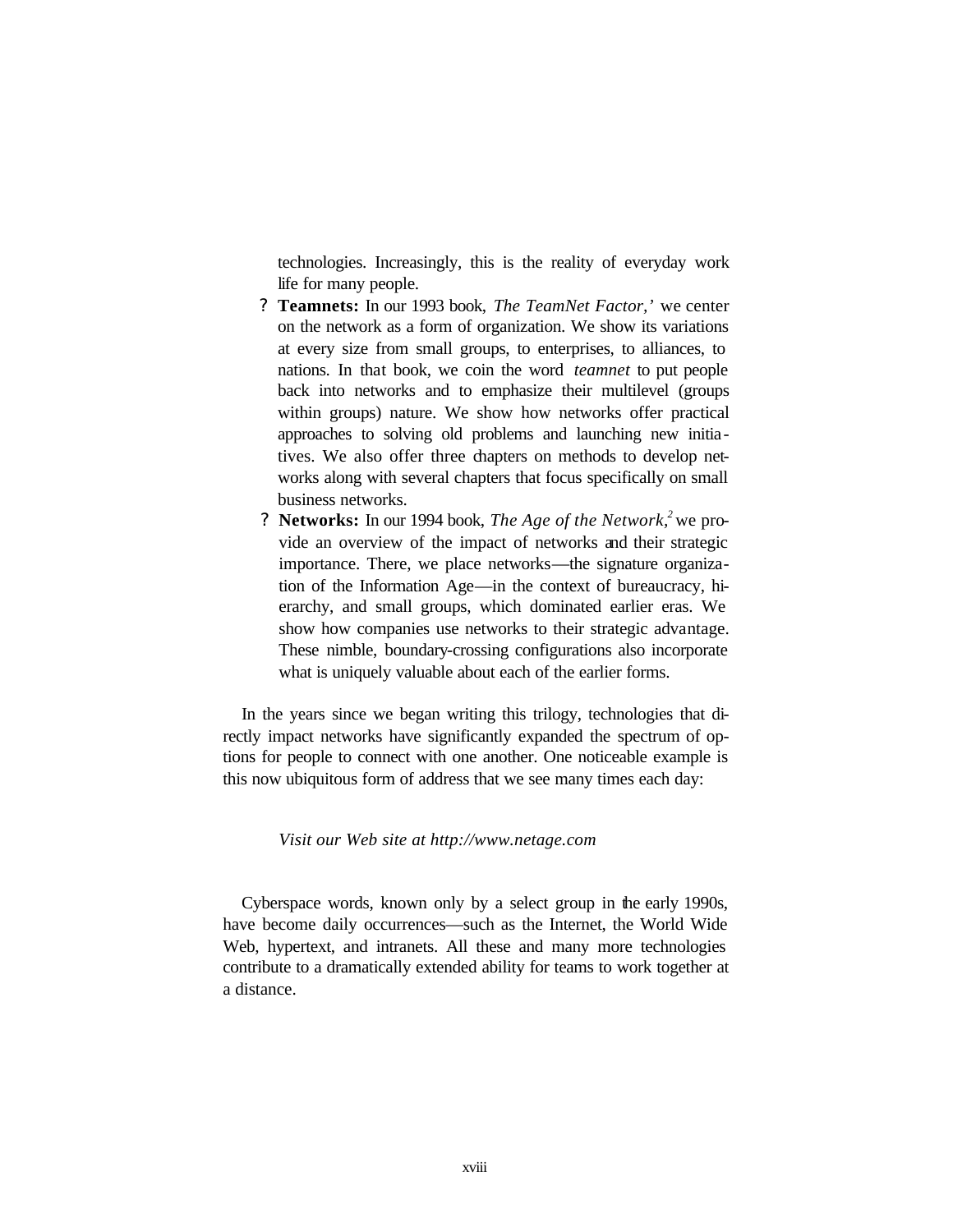This book is about organizations that spread out and reach across boundaries. They do so with the help of and in response to technology. Technology extends our capabilities, but organizing to do things together is still a human capability. The people side of the organization/technology relationship is the focus of *Virtual Teams.*

# **Experience at the Source**

Our research combines the knowledge of the people we interviewed with our own experience over many years working within and between organizations as consultants and participants.

With *Virtual Teams,* we come home to the heart of our personal experience. We have always worked in small groups across distances and organizational boundaries.

Research for this book began long ago at the dawn of our relationship in 1968, when we met as students at Oxford University. A few years later, married, living in our first (and still only) house with our first "personal computer" (a Wang 600 Programmable Calculator), we began life as independent entrepreneurs with a consulting business.

Virtual teams have been away of life for us for twenty-five years. We have partnered with thousands of people on a wide range of projects for clients in every sector—from Digital Equipment Corporation, to the national Presbyterian Church, to the U.S. Department of Commerce.

Since 1979 when we began to contact people and gather information for our first book on networked organizations *(Networking,<sup>3</sup>*published in 1982), we have received volumes of material from all around the world. We have heard from people in more than half the world's countries and visited with networkers from every continent, including Antarctica!

As writers, researchers, speakers, seminar leaders, and consultants, we have known and been part of many very different types of organizations. From engagements that lasted only a few hours, to projects of a few days, to multiyear programs, we have acted as "drop-in" outside experts, involved facilitators, core members, and leaders of customer teams. We have worn corporate badges, received passwords to internal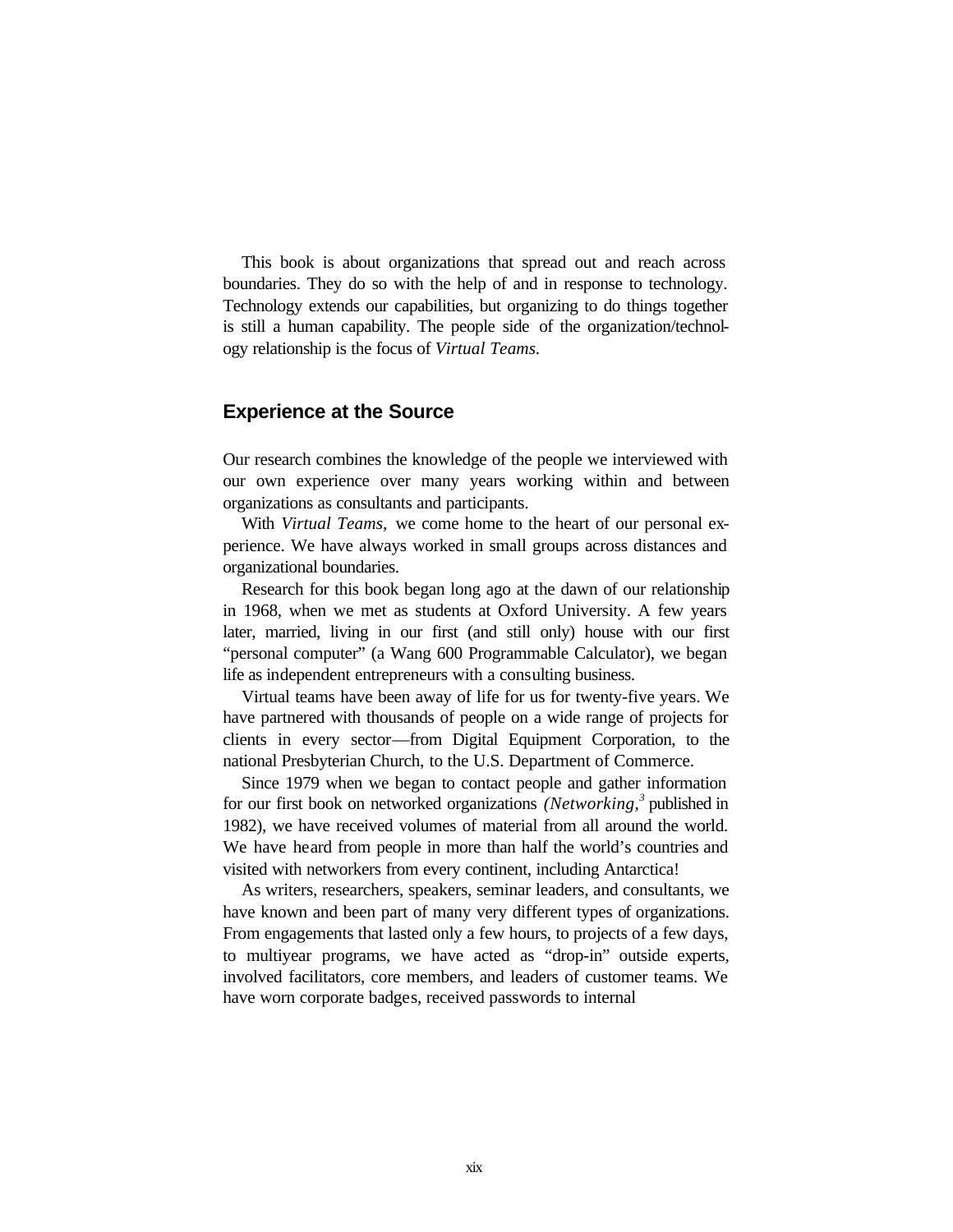computer systems, and occupied offices within our clients' buildings. We have even worn the badges of our customers' customers. Although we draw primarily on examples from the business community in this trilogy, our quarter-century of research and experience is also extensive in government, nonprofit, and grassroots organizations. These are the focus of our first two books, *Networking,* and its 1986 successor, *The Networking Book.<sup>4</sup>*

# **Theory and Application**

Since our first book on networks, we have strived to integrate our work into a coherent conceptual framework supported by general systems theory. Systems theory is about principles and patterns of organization that apply across scientific disciplines—notoriously difficult boundaries to cross. Human systems were the subject of Jeff's 1980 book (and doctoral dissertation), *Holonomy*.<sup>5</sup> Systems principles have helped us recognize common patterns among the awesome variety of human organizations, particularly the core features of the newly emerging forms. They provide a powerful infrastructure for the network organizational model that we have been developing and testing for almost two decades.

Theory is very practical. It enables quick adaptation of shared learning to always unique circumstances. Theory provides a consistent, share-able, knowledge-based approach to develop and manage virtual teams. Theory also provides a framework to test ideas and improve practical knowledge about how to work collaboratively at a distance.

Originally, we recognized ten principles<sup> $6$ </sup> of network structure and process, which threaded through our first two books. We consolidated the principles to five<sup>7</sup> in *The TeamNet Factor* and *The Age of the Network*. Since frontier knowledge never stands still, we reconsidered the principles for this book. In our ongoing effort to improve our conceptual tools, we have:

? Simplified the basic elements of a virtual team to three—people, purpose, and links; and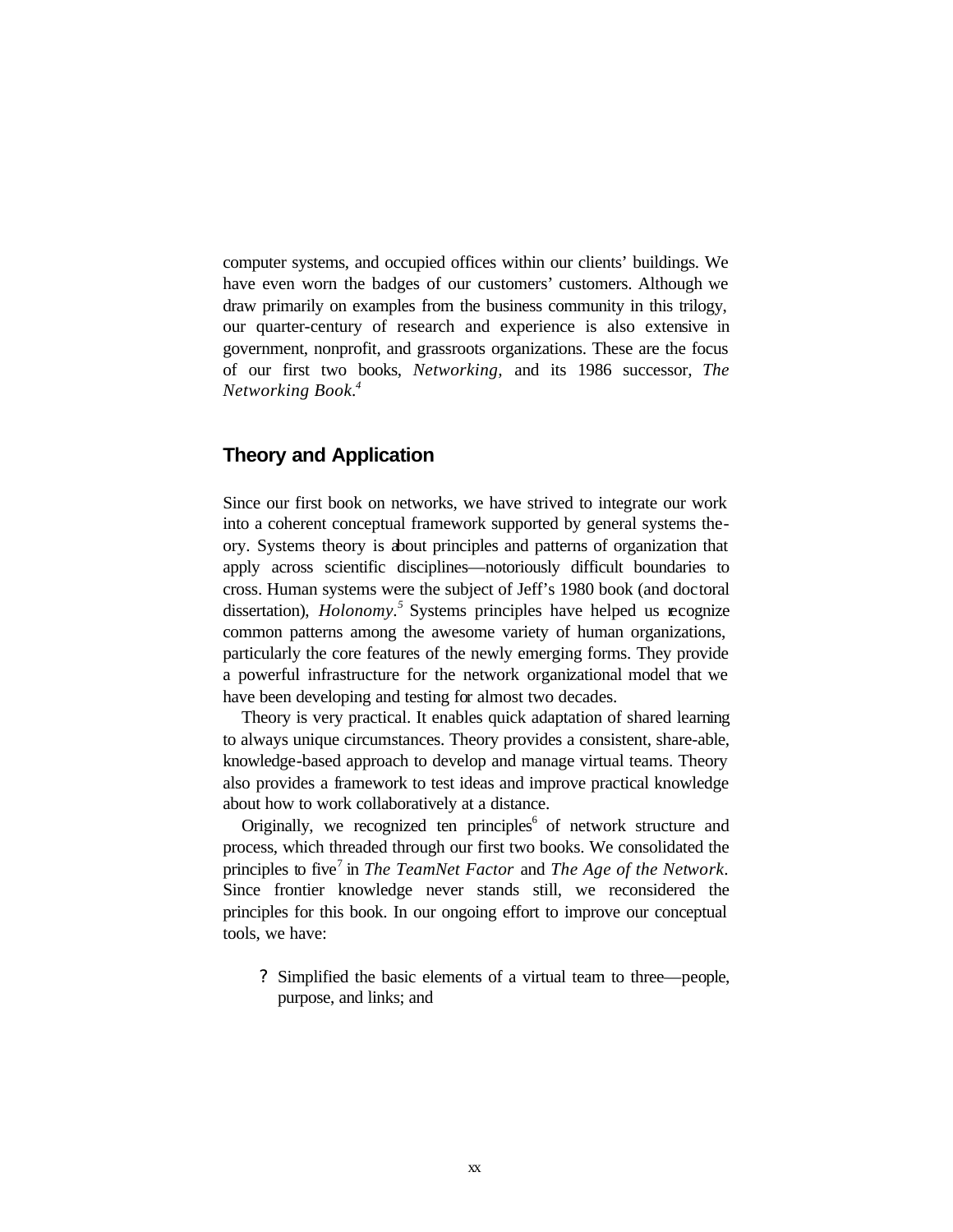? Expanded the principles from five to nine, which provide a more comprehensive set of guidelines for the "care and feeding" of virtual teams.

## **When Things Go Awry**

Virtual teams are not a panacea for teams that do not work. Quite the contrary. It is harder for virtual teams to be successful than for traditional face-to-face teams. Misunderstandings are more likely to arise and more things are likely to go wrong.

We are not cheerleading for this gee-whiz-it's-a-new-and-better-wayto-do-things approach. Rather, our goal is to understand and improve virtual teams. Virtual teams are already prevalent and increasingly more will appear in the years ahead. Indeed, lack of recognition that teams have gone virtual contributes to the high failure rate of today's teams. When teams spread out, they have a dramatic effect on the entire management structure. There are more virtual teams working at all levels than you realize, and the way they work is likely different from what you think.

Everything that goes wrong with in-the-same-place teams also plagues virtual teams—often it is worse. Egos, power plays, backstabbing, hurt feelings, low confidence, poor self-esteem, leaderlessness, and lack of trust all weaken virtual teams. When communication breaks down, it requires that people take measures to repair it. It is just that much more difficult to communicate across distance and organizations.

Many of the problems that teams encounter are ancient in nature. Millennia of face-to-face exchanges inform most of our collective experience, tools, techniques, and lore. Methods that work to correct problems that arise in face-to-face teams are only a starting point for virtual teams.

We address the problems of *virtual* teams as directly as possible and present what people do to solve them. At the same time, we encourage you to draw on what you already know about teams. For example, what do you do if a virtual team member is not participating? The same thing you do if a face-to-face team member is not participating. Talk to that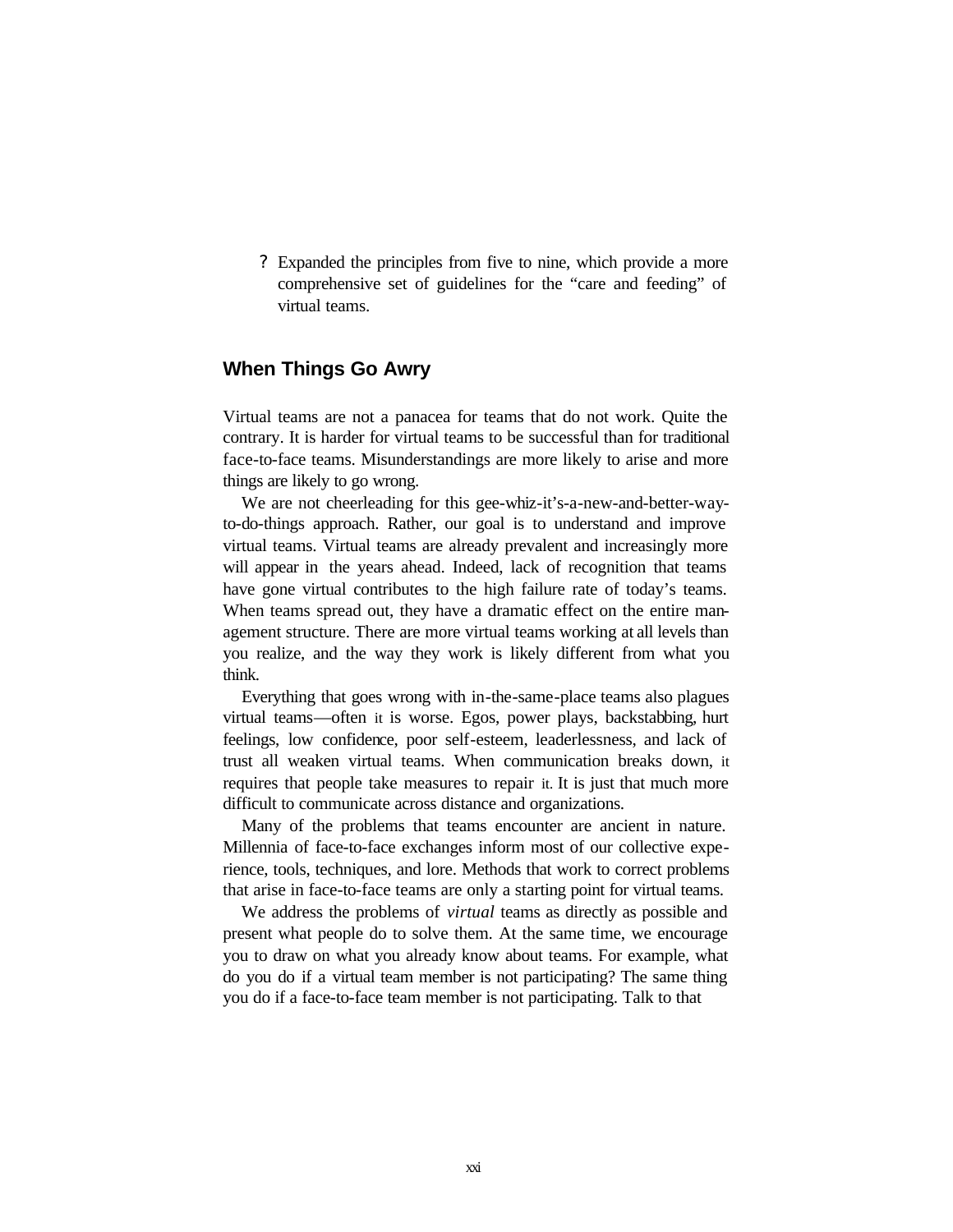person by any means possible, find out what is preventing participation, and solve the problem.

Common sense and the large body of excellent material developed by team experts over the past several decades provide some solutions to these problems. We reference these sources extensively in the Notes. Gradually, a body of detailed knowledge and technique will develop for the field-in-the-making, "Virtual OD" (Organizational Development).

We do not go into detail about *why* companies form virtual teams. So far as we can tell, companies create these distributed organizations for myriad reasons. People form virtual teams when things go wrong, when the people required to do a project happen to be spread out, and just because virtual teams are the best way to get things done in a particular instance.

Our purpose here is to present excellent examples of virtual teams and our thinking about how virtual teams *can* work and meet challenges. Thus, this is a book that shares best practices, not one that critically examines corporate behavior. In time, as the body of information grows, critical analysis will be essential to secure the foundations of network knowledge.

Finally, we are still in the early phases of the transformation from hierarchy-bureaucracy to networks. Virtual teams will expand as a key way to work for as far as we can see into the future. Consider this book an opening view of a future society of work.

## **Options for Reading This Book**

Different people have different preferred ways of learning new information. Some learn best from stories based on experience, some prefer theoretical approaches, others need practical ideas, and most of us need some vision to motivate us to move to the new ways of working. Readers of our previous books will recognize how we paint a whole canvas from these four kinds of views on this difficult-to-grasp subject.

- ? Vision (insight);
- ? Stories (experience);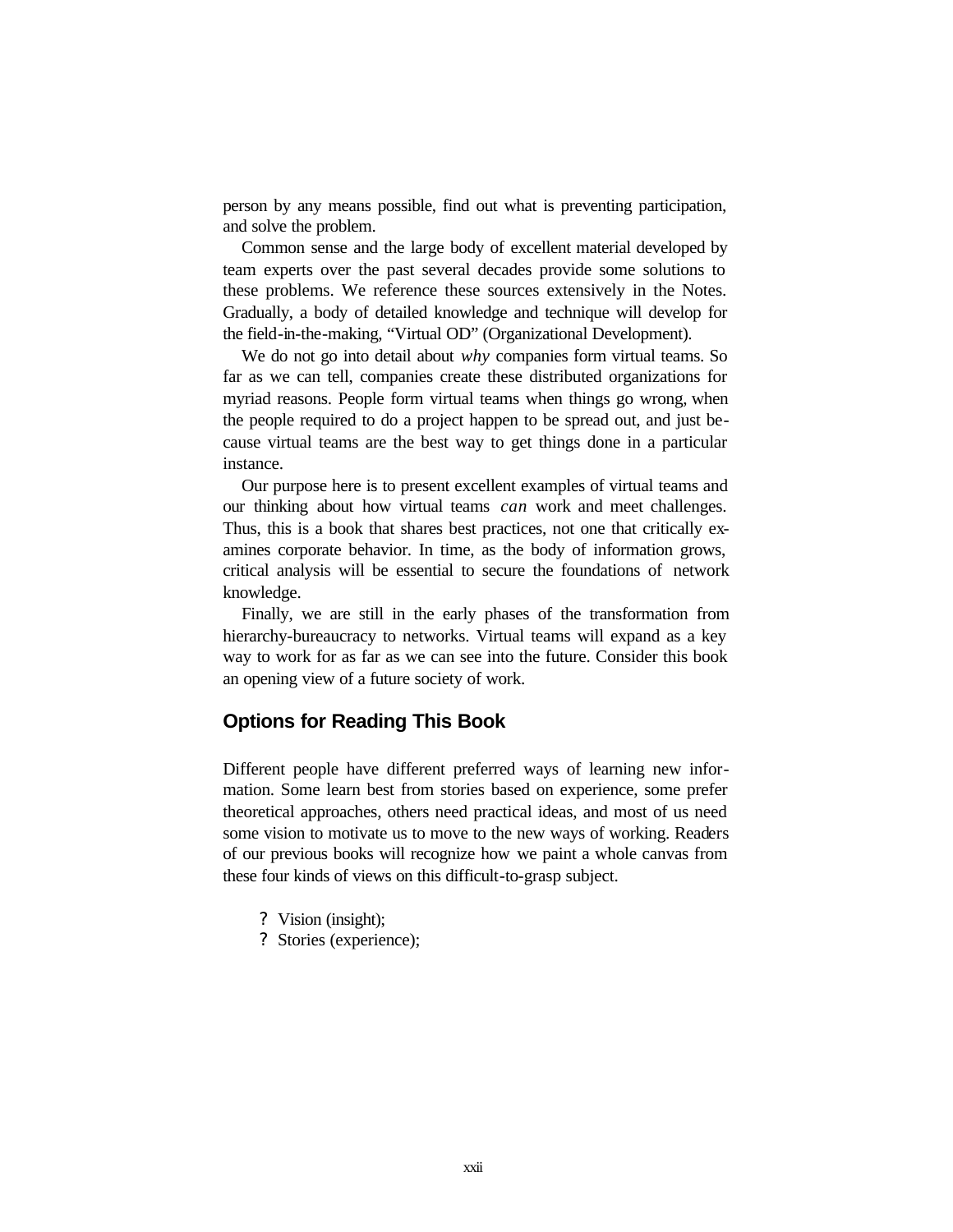- ? Principles (theory); and
- ? How-to (practice).

While we have written a traditional book crafted with loving care to flow from beginning-to-end, we know that people have their own styles for reading books. Some of you begin at the end, some in the middle, while still others skim to find something of interest.

- ? For an introduction to virtual teams, a definition, some examples of how companies use them in both low and high tech "versions," and an overview of the principles, read Chapter 1, "Why Virtual Teams?"
- ? For people who learn primarily through the stories of how others have done it, turn to the opening sections of Chapters 2 through 7. There you will find the detailed case studies of six companies with impressive and sometimes astonishing virtual teams. Many other examples appear throughout the text.
- ? For those who prefer concepts and models, read the sections at the end of those chapters. There you will find an integrated framework to understand and manage this new form of organization. We include important contributions from other writers and researchers.
- ? For those most interested in how these ideas apply as tools and methods, go to Chapter 8, "Working Smart: A Web Book for Virtual Teams," our handbook for starting and maintaining virtual teams.
- ? For those who wish to begin with a vision of what virtual teams mean for society, turn to Chapter 9, "Virtual Values."

You can gain a quick overview of the book by reading the headings, looking at the illustrations, and noting the emphasized phrases:

> *Key ideas in the book are in pull-out quotes that look like this.*